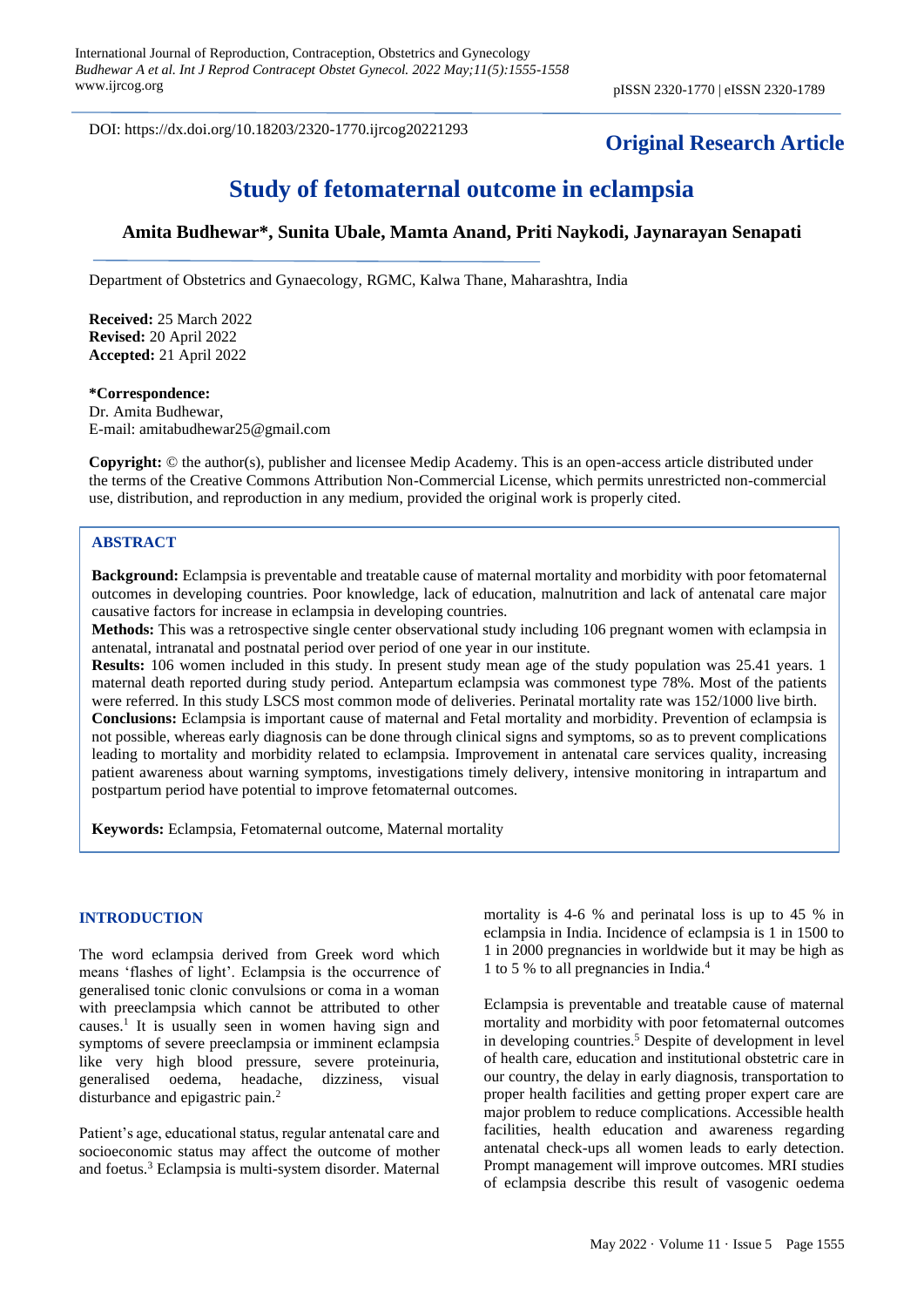induced by Vasospasm and other changes contributing to Patho physiology of eclampsia.<sup>6</sup> Hence in our study we evaluate the eclampsia with imaging and determine the fetomaternal outcomes in antenatal women with eclampsia.

# **METHODS**

This was a retrospective single center observational study including 106 pregnant women with eclampsia. This study was conducted in the department of obstetrics and gynaecology at a tertiary care center in Thane, Maharashtra over a period of one year from January 2021 to January 2022.

# *Inclusion criteria*

All antenatal and postpartum women with eclampsia.

# *Exclusion criteria*

Women who were known case of epilepsy. Seizure due to metabolic disturbances, space occupying lesion, infections, poisoning and trauma.

# *Data collection*

We collected data from hospital records in a pre-designed proforma. Demographic details, antenatal history, medical history, drug history, detail history of convulsions taken, pregnancy outcome in term of mode of delivery and Fetal and maternal complications were noted.

# *Statistical analysis*

The data were initially captured into predesigned proforma and then transferred to Microsoft Excel for analysis. Appropriate statistical tests were applied wherever required.

# **RESULTS**

In present study, we analysed the data of 106 pregnant women with eclampsia who were managed at our center.

# *Demographic status*

In present study mean age of the study population was 25.41 years. Age varies from 18 to 40 years. As mentioned above most of them were primigravida (58.49%). Most of study population were referred (98.11%).

# *Obstetric outcome*

In present study caesarean section was the most common route of delivery in 62% of patients. Most common indication was Fetal distress followed by unfavourable cervix.

# *Perinatal outcome*

In our study 15% antenatal mother delivered with IUFD and 12% neonatal death noted. Birth weight of all neonate irrespective of outcome recorded. 32 neonate were with birth weight less than 2 kg. Mean weight 2.40±140 kg.







# **Figure 2: Maternal complications.**

There were 75 live births among 106 eclampsia patients. 32 of 106 live birth were small for gestation. 14 small for gestational age were admitted in NICU. 6 were preterm babies including 1 twin. 12 neonatal deaths were reported. Most common reason for neonatal death were preterm with respiratory distress.

# *Maternal complications*

The most common complications anemia 24.52 % followed by HELLP syndrome 16.98%. One maternal death was reported during study period due to pulmonary odema. Fundoscopy done in all patients 2 patients were diagnosed with papilodema and one 1 had cortical blindness.

# *MRI findings*

In our study MRI done in patients who had multiple episodes of convulsions. Most common lesion seen posterior reversible encephalopathy syndrome followed by cortical and caudate nucleus hemorrhage.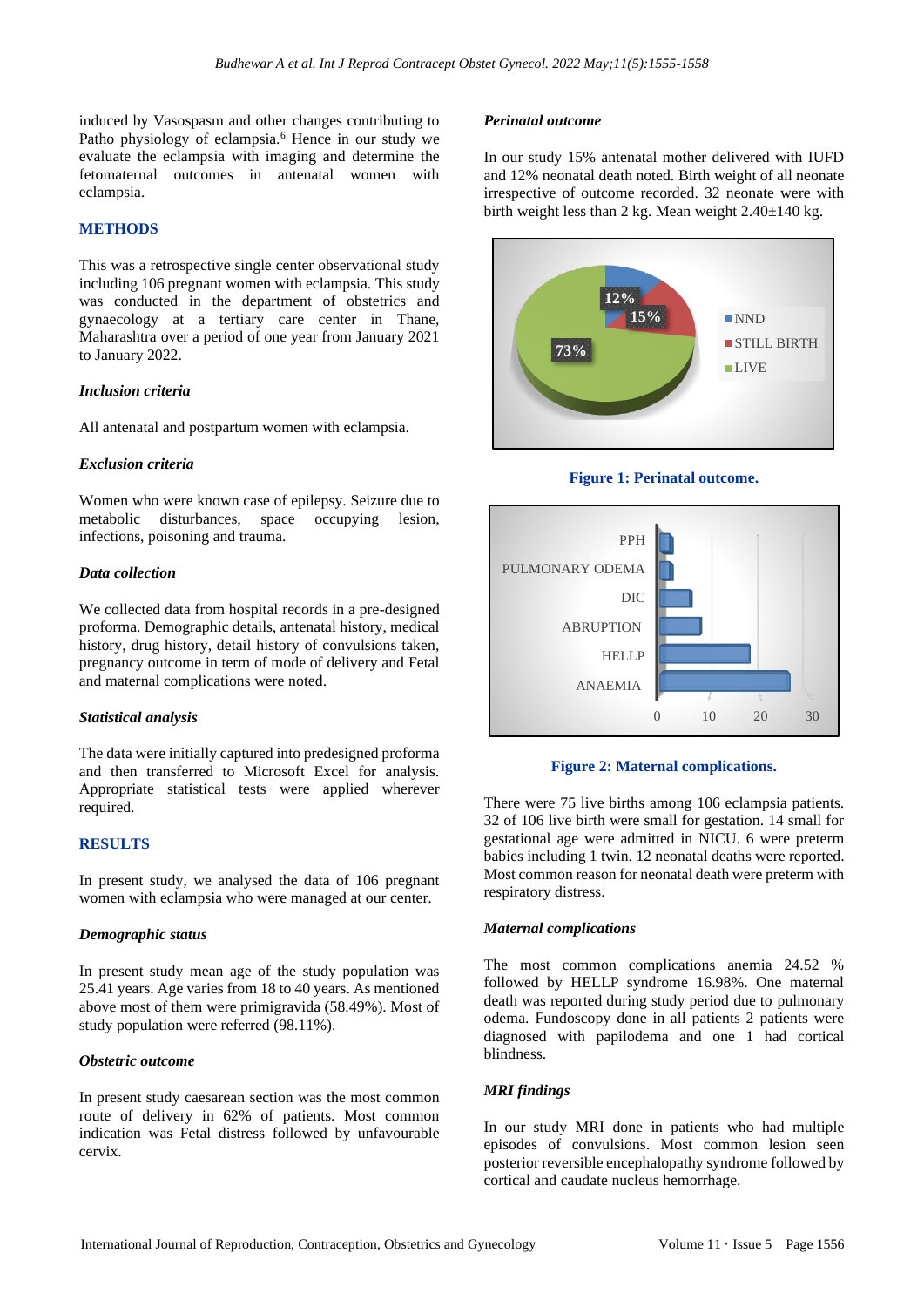# **Table 1: Demographic status of study population.**

| <b>Attribute</b>           | No. of<br>patients | Percentage |  |  |
|----------------------------|--------------------|------------|--|--|
| Age                        |                    |            |  |  |
| $<$ 20 years               | 6                  | 5.66%      |  |  |
| $20-35$ years              | 98                 | 92.45%     |  |  |
| $>35$ years                | 2                  | 1.88%      |  |  |
| Gravida score              |                    |            |  |  |
| Primigravida               | 62                 | 58.49%     |  |  |
| Multigravida               | 44                 | 41.50%     |  |  |
| Referral status            |                    |            |  |  |
| Referred                   | 104                | 98.11%     |  |  |
| Non referred               | 2                  | 1.88%      |  |  |
| <b>Registration status</b> |                    |            |  |  |
| Registered                 | 98                 | 92.45%     |  |  |
| Unregistered               | 8                  | 7.54%      |  |  |
| Demographic                |                    |            |  |  |
| Rural                      | 96                 | 90.56%     |  |  |
| Urban                      | 10                 | 9.43%      |  |  |

# **Table 2: Obstetric outcome.**

| <b>Mode of delivery</b> | <b>Study</b><br>population | <b>Percentage</b> |
|-------------------------|----------------------------|-------------------|
| <b>FTND</b>             | 30/106                     | 28.30%            |
| <b>LSCS</b>             | 66/106                     | 62.26%            |
| <b>PTVGD</b>            | 10/106                     | 9.43%             |

# **Table 3: Neonatal status.**

| <b>Gestational age on</b><br>admission | No. of<br>patients | Percentage |
|----------------------------------------|--------------------|------------|
| <b>21-28 weeks</b>                     | 6/106              | 5.66%      |
| 28-34 weeks                            | 10/106             | 9.43%      |
| $>34$ weeks                            | 90/106             | 84.90%     |
| <b>Birth weight</b>                    |                    |            |
| $<$ 500 gms                            | $\Omega$           | $\Omega$   |
| 500-900 gms                            | 4/106              | 3.77%      |
| $1-2$ kg                               | 28/106             | 26.41%     |
| $2.1 - 3 kg$                           | 62/106             | 58.49%     |
| 3.1 above                              | 12/106             | 11.32%     |

# **Table 4: MRI findings.**

| <b>MRI</b> findings            | No. of<br><i>patients</i> | Percentage |
|--------------------------------|---------------------------|------------|
| <b>Normal</b>                  | 42/106                    | 39.62%     |
| <b>PRES</b>                    | 40/106                    | 37.73%     |
| Intracranial hemorrhage 12/106 |                           | 11.32%     |
| <b>Meningitis</b>              | 2/106                     | 1.88%      |

# **DISCUSSION**

This study analyze the fetomaternal outcome in patients with eclampsia treated at our hospital in the period of August 2021- January 2022.

Eclampsia was more common in the age group of 21-35 years (92.45%), similar findings reported in the studies conducted by Agarwal et al, Mahalaxmi et al and Kannar et al study.7-9 Mean age of patient was 25.41 years whereas Mahale et al and Jadhav et al study mean age was 22.76 years which indicates young age is an important risk factor for developing eclampsia.10-12

In present study most of the cases were primigravida similar to Mahale et al study, Agrawal et al study, Sibai et al and Efetie et al study.<sup>10,7,4,13</sup> Majority of patients were unregistered. Lack of antenatal care is important risk factor for development of eclampsia. This indicates that proper antenatal visits will lead to early diagnosis of preeclampsia that will, prevent further. In this study most of the women were from low socioeconomic status and from rural area According to Arup et al 82% belongs to poor socioeconomic status which is largely related with health consciousness and understanding of health and family welfare in people.<sup>11</sup> This indicates that low socioeconomic status poor nutrition and inadequate antenatal care have close relation with eclampsia. In our study majority cases i.e., 78% were Antepartum eclampsia similar results were shown by Mahale et al 82.11% Baha et al 53% and Suman et al 90.95%.10,4,14

In this study LSCS was most common mode of delivery 62.26% followed by vaginal delivery 37.74% these results were similar to Pritchards and Pritchard Chelsey which favours caesarean section to reduce maternal and perinatal mortality, on other hand Mahale et al, Arup et al and Sardesai et al vaginal delivery is most common mode of delivery. 10,11,16

In present study prematurity was most common cause of neonatal morbidity. In Mahale et al birth asphyxia is the most common cause for neonatal morbidity and mortality, whereas in Agrawal et al prematurity and Intra uterine growth restrictions were most common cause of morbidity and mortality. $10,7$  In this study perinatal mortality was 152/1000 live birth, whereas Mahale et al had 361/1000, Arupkumar et al had 399/1000 Savita et al had 367/1000, these values suggest that perinatal mortality is more with eclampsia mothers.<sup>10,11,17</sup>

In this study anemia is most common complication whereas hypertensive crisis was most common complication in other studies Agrawal et al Mahale et al.<sup>7,10</sup> Maternal mortality was 1.88% whereas in Mahale et al 2.08% Arupkumar et al 11.28% Sardesai et al 2.63% Sumansomegovada et al 5.44% Savita et al 8%.10,11,14,16,17 Maternal mortality and perinatal mortality are important indicators for assessing management of eclampsia. it has been found that PRESS posterior reversible encephalopathy syndrome was most common finding in MRI followed by hemorrhagic lesion in caudate nucleus and basal ganglia. This typical radiological involvement of brain and their clinical correlation is very important when dealing with eclampsia. In present study most of the patients referred and they are unregistered or they had less